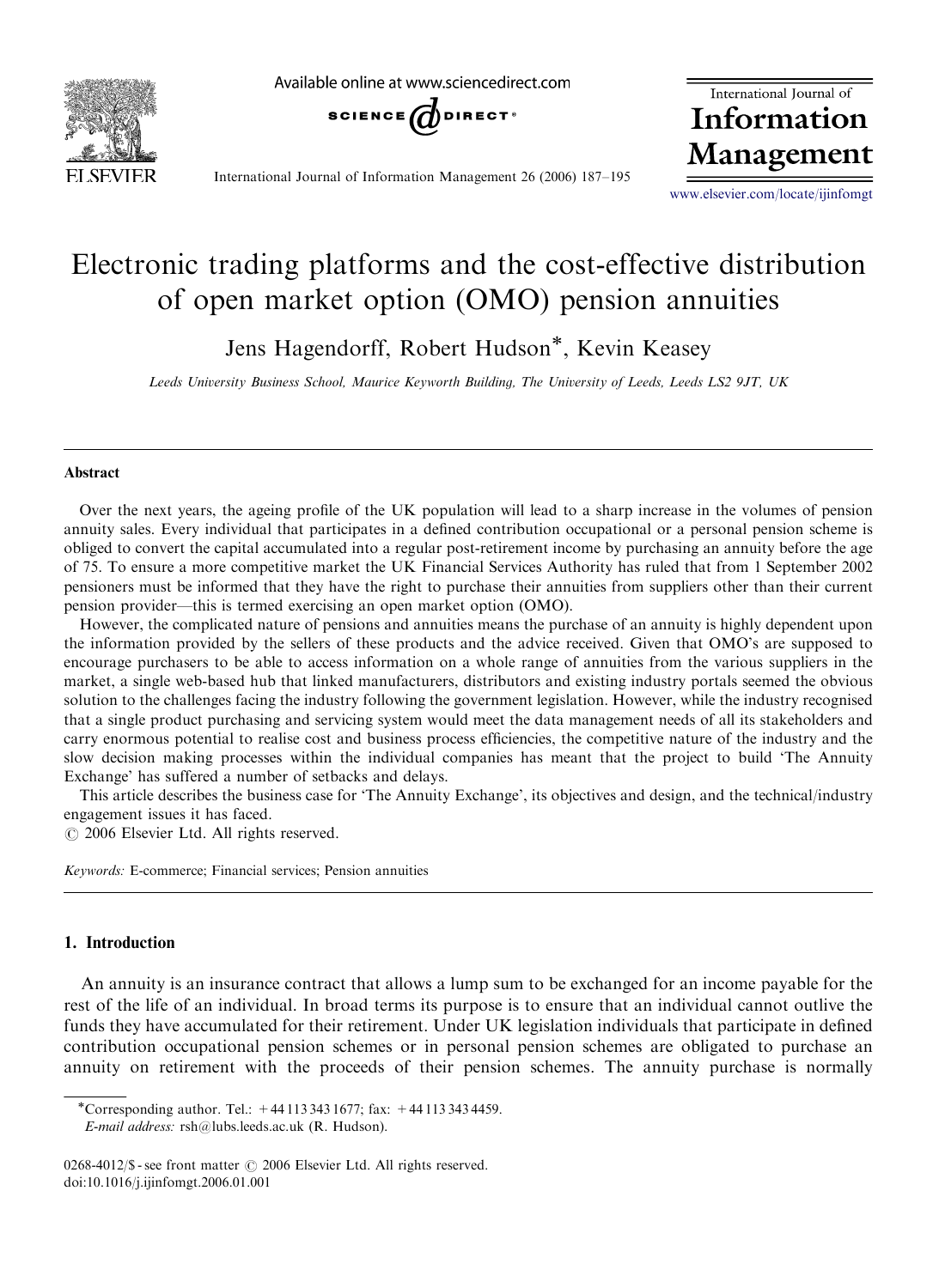undertaken at retirement but must take place by the age of 75 at the latest. The ageing profile of UK society means that the demand for annuities is expected to grow substantially for the foreseeable future.

The UK Government has recognised the problems posed by an ageing society and in response to concerns about the adequacy of private pensions savings, the Financial Services Authority ruled that pension providers were obliged to inform retirees about their right to shop around for the highest annuity rate when their fund matures; this right is known as exercising an open market option (OMO). However, the fact that a majority of policyholders do not exercise the OMO and, instead, continue to take their annuity from the company with which they built up their pension fund means that thousands of future pensioners forsake part of their postretirement income each year.

The nature of pension annuities makes their manufacture and distribution highly dependent upon the information flows that underlie them and this, at least, partly explains why most people have not exercised the right to an OMO. Essentially, customers needed easier access to the full range of annuity products on offer and explanations of the various aspects of the various products on offer. The Annuity Exchange was established to meet the needs of consumers and suppliers following the change in legislation, which led to consumers being offered the opportunity (OMO) to purchase their annuities from the whole range of suppliers in the industry. This article describes the business case for 'The Annuity Exchange', its objectives and design, and the technical/industry engagement issues it has faced.

By replacing the current patchwork of industry portals and supply by individual providers, The Annuity Exchange (a single product purchasing and servicing platform that supports every stage of the annuity purchasing process) has the potential to realise substantial cost and process efficiencies for manufacturers, distributors and consumers. Most importantly, it can provide the quality financial advice that is required for consumers to make well-informed judgements about their post-retirement income needs. While the increased availability and quality of financial advice and the pervasive process efficiencies for those involved in the manufacture and distribution of retirement products of The Annuity Exchange have been recognised by all the industry players, competition within the industry and slow decision making within the individual companies has hampered The Annuity Exchange and the benefits it can bring UK society as a whole.

### 2. Background: the UK pensions system and the regulatory structure of advice

#### 2.1. Recent trends in the UK pensions system

Increasing longevity and low birth rates will result in a substantial increase in the number of people aged 65 and above and the proportion they form of the population. In a report initiated by the Government, the [Pensions Commission \(2004\)](#page--1-0) forecasts a doubling in the percentage of the population aged 65 and over in the next 50 years and calls for substantial adjustments in public policy as well as in private retirement and savings behaviour. In the UK, a low level of state pensions is combined with an extensive system of private funded pensions; the latter being responsible for the bulk of income replacement after retirement. Participation in employer-sponsored pension schemes varies greatly by sector—from about 30% in the private sector to an average of 90% of all public sector employees. Alternatively, employees who are not members of employersponsored schemes and self-employed individuals may subscribe to personal pension arrangements.

Within the employer-sponsored sector, there has been a major shift from 'defined benefit' (i.e. final salary) to 'defined contribution' (DC) pension provision after years of low equity returns. Under the terms of a DC scheme, employees accumulate capital with a pension fund throughout their working life, which they eventually turn into a regular post-retirement income by purchasing an annuity. Individuals with personal pension arrangements are also obliged to use the capital they have accumulated to purchase an annuity.

The most common types of pension annuities include standard level (i.e. the annuity rate is fixed over time), fixed rate increasing (increases by the same amount year), and inflation-linked (e.g. RPI-linked). The income from annuities is paid for life (single annuity) or, alternatively, is passed on to the spouse upon the death of the annuity holder (joint life annuity). Finally, impaired life annuities take into account the shorter life expectancy of their holder by paying a higher rate than conventional annuities.

It is a crucial aspect of the UK pensions system that consumers, once their pension fund matures, are given a choice of whether to buy an annuity from their pension provider or, alternatively, to use the capital